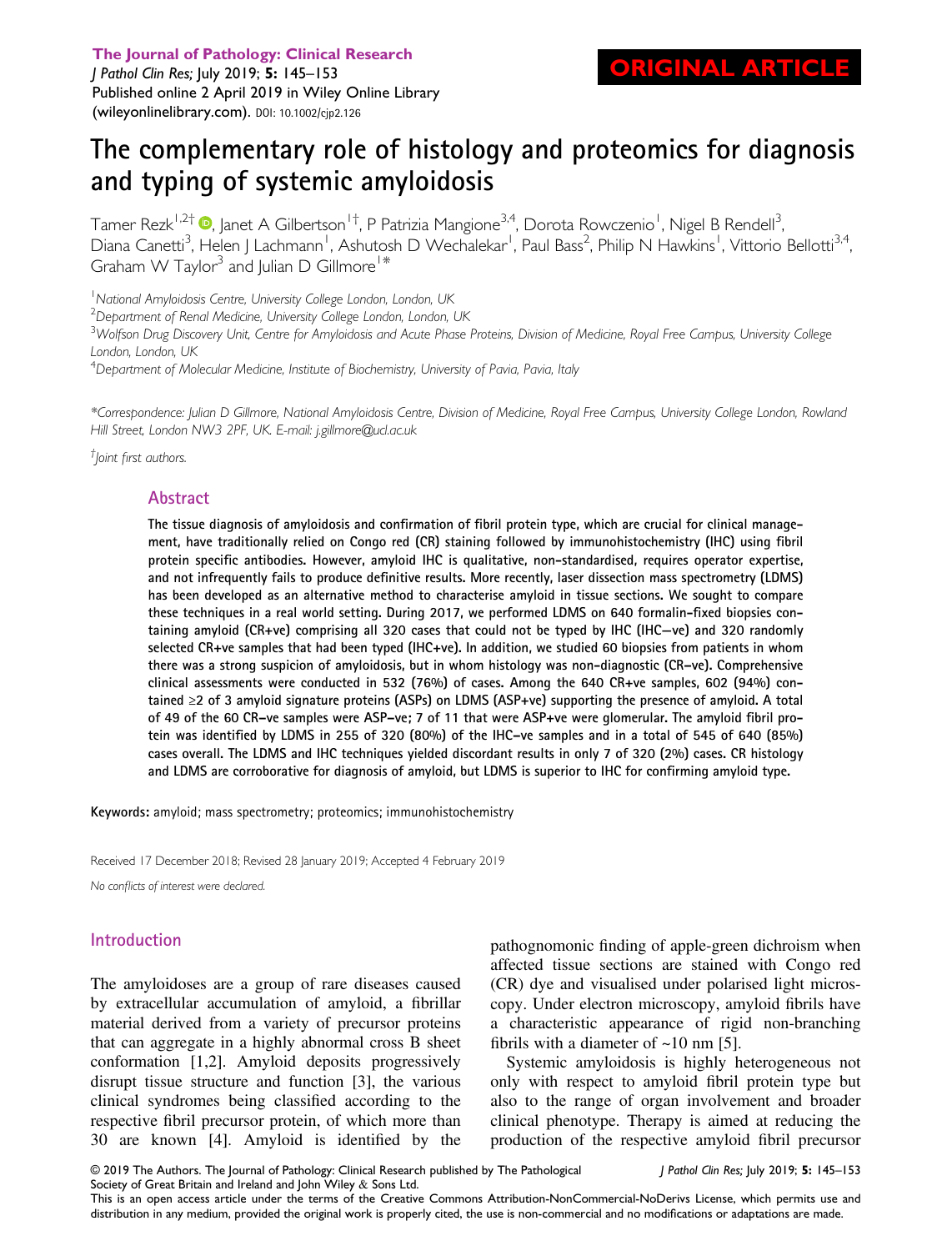protein, and there is therefore a critical need to definitively determine the amyloid fibril protein type in every patient [6]. For example, chemotherapy, which can be very toxic, is potentially beneficial only in immunoglobulin light chain (AL) amyloidosis, which can be particularly challenging to confirm [7].

CR histology followed by immunohistochemical (IHC) staining of biopsy samples is the classical and widely available method for identifying amyloid and determining the fibril type. Whilst this is the historical gold standard for diagnosis and typing of amyloid, many different staining methods and antisera are used in different labs, and substantial operator experience is required for best results. The highly idiosyncratic nature of monoclonal AL amyloid, largely due the fact that the fibrils comprise the hypervariable region of the immunoglobulin light chains, presents particular challenges for IHC staining of AL deposits. Consequently, the sensitivity and specificity of IHC varies with type of amyloid, local methods and experience [8]. IHC studies of thousands of samples in our own centre have failed to confirm amyloid type beyond doubt in up to 30% of cases, mostly when AL amyloidosis is probable on clinical grounds. Immunofluorescence (IF) is a more reliable technique for the typing of AL amyloid deposits than IHC [9], although it requires frozen amyloidotic tissue. Immunoelectron microscopy (IEM) is a technique that combines IHC and electron microscopy and allows for the correct characterisation of the amyloid protein in virtually all cases but IEM is not widely available and is currently performed in only a select number of specialist centres [10]. Fibril extraction and direct protein sequencing is the gold standard method for typing of amyloid; however it is time consuming, expensive and requires substantial quantities of frozen tissue which are rarely available in clinical practice.

Laser dissection and tandem mass spectrometry (LDMS) is an alternative, reportedly accurate tool for identification and typing of amyloid deposits which has gained popularity. Importantly, it can be performed using tiny quantities of formalin fixed amyloidotic tissue. LDMS was first validated by the Mayo group in 2009, in 102 predominantly endomyocardial biopsy specimens; LDMS was 98–100% sensitive and specific in comparison to clinicopathological criteria for identification and typing of amyloid [11]. LDMS has also been reported in non-amyloid fibrillary monoclonal gammopathies of renal significance (MGRS), namely fibrillary glomerulonephritis (fibrillary GN) and light chain deposition disease (LCDD); hitherto, the diagnosis has been established by integrating morphological findings on light microscopy along with IF

and EM [12]. DNAJB9 is a recently reported novel and specific IHC marker [13], and its presence on LDMS of a glomerular sample, is pathognomonic of fibrillary GN [14].

We sought to compare and evaluate the roles of CR/IHC and LDMS for identifying and typing amyloid in a diverse population of suspected amyloidosis patients referred to our single national centre.

## **Methods**

### Samples

During the calendar year 2017, 1864 formalin–fixed paraffin wax-embedded (FFPE) biopsies from various tissues of patients suspected to have amyloid were studied in the UK National Amyloidosis Centre (NAC). They were received from many local hospitals across the UK and overseas. Tissue fixation and processing into paraffin blocks had been performed according to the referring hospitals' protocols and was therefore not standardised. Details on the duration of fixation and processing were unavailable.

Sections from all FFPE biopsy samples were cut and stained with CR and a panel of anti-fibril protein antibodies as described below. Amyloid, identified by pathognomonic green birefringence of CR stained tissue sections viewed under crossed polarised light, was present in 1109 of 1864 (59%) biopsy samples (CR +ve); 755 (41%) were negative for presence of amyloid (CR−ve). The amyloid fibril protein was determined by IHC in 789 of 1109 (71%) CR+ve samples, but could not be characterised definitively in the remaining 320 CR+ve samples.

For the purposes of this study, we processed a total of 700 samples for LDMS comprising all 320 CR+ve samples in which IHC was non-diagnostic of the amyloid fibril protein, 320 randomly selected CR+ve biopsy samples in which the amyloid type was definitively determined by IHC, and 60 randomly selected CR−ve biopsy samples.

All patients were managed in accordance with the declaration of Helsinki and institutional review board approval from the Royal Free Hospital Ethics committee was obtained for this study (REC/06/Q0501/42).

## CR and IHC staining at NAC

Twenty-two serial sections were cut from each FFPE block for CR and IHC staining. Sections of 2 μm thick were used for IHC and sections of 6 μm thick were used for CR staining and IHC/CR overlay [15]. CR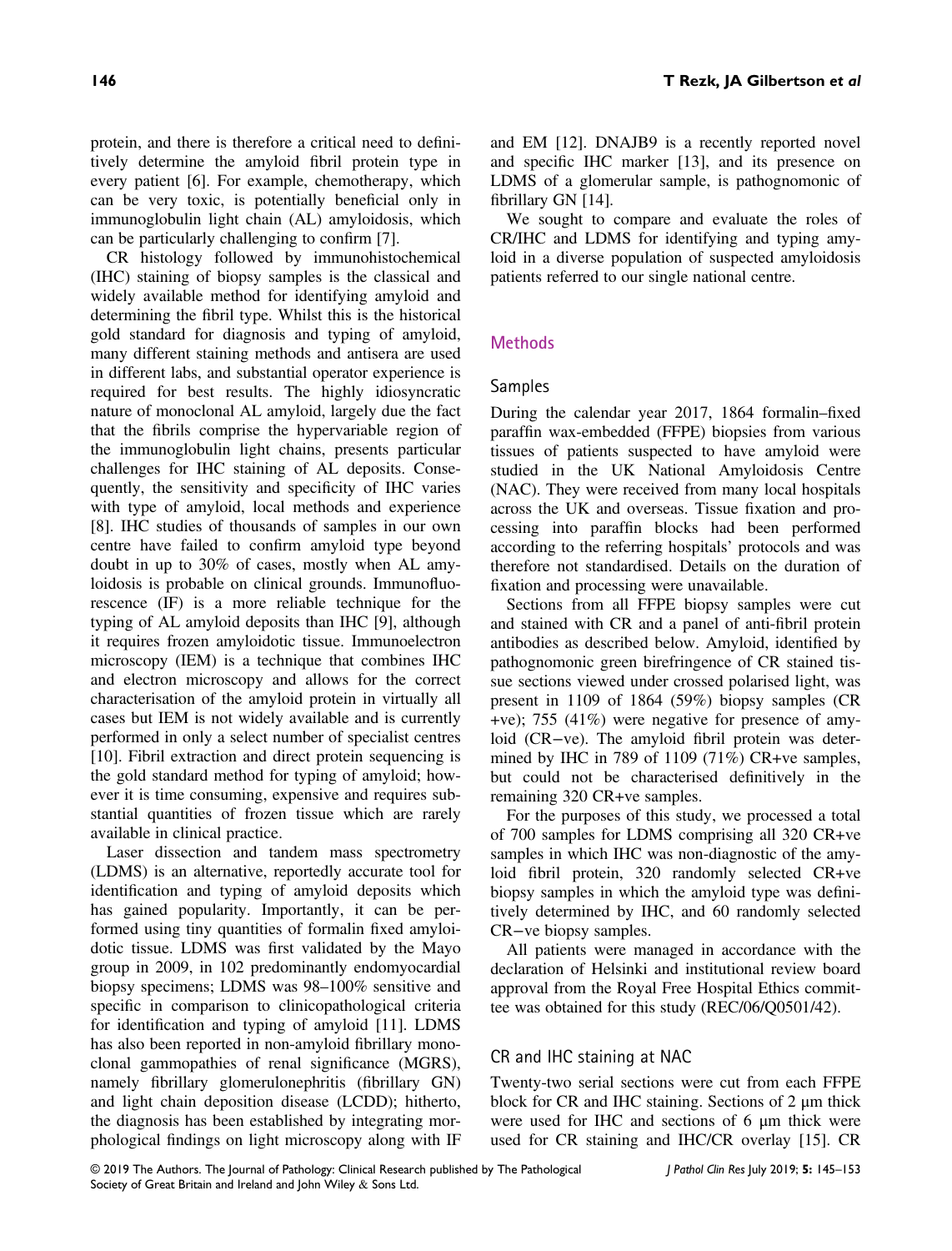staining was by the method of Puchtler et al and amyloid was identified by the presence of apple green birefringence when viewed under crossed polarised light [16]. Immunohistochemical staining was with a panel of 11 antibodies against known amyloid fibril proteins using the Shandon Sequenza™ (Thermo Shandon Ltd, Runcorn, England), namely, kappa and lambda immunoglobulin light chains, transthyretin (ATTR), amyloid A protein, fibrinogen, LECT2, apolipoprotein A-I, and lysozyme, as previously described [17]. Antigen retrieval was not performed with the exception of ATTR staining, which uses oxidation steps 1% aqueous sodium periodate (10 min) and 0.1% sodium borohydride (10 min) followed by 6 M guanidine (4 h). Sections were blocked for endogenous peroxidases and also blocked with normal serum. Sections were incubated overnight at  $4^{\circ}$ C with the primary antibodies, rinsed in PBS. The antibodies were detected with the appropriate IMMPRESS<sup>TM</sup> (Vector Laboratories, Accent Park, Peterborough, United Kingdom) polymer detection kit and labelled using metal enhanced 3,3'-diaminobenzidine (DAB) chromogen (Thermo Scientific).

The presence of amyloid by CR staining (CR+ve) was defined by the presence of pathognomonic apple green birefringence when viewed under crossed polarised light. The amyloid fibril protein was established on the basis of unique and specific staining of the amyloid with an antibody from the amyloid fibril protein panel. Interpretation was carried out without any clinical information by two independent experienced assessors using a Leica DM4000 with and without crossed polarising filters.

# Laser capture microdissection and proteomic mass spectrometry analysis

For microdissection, stained CR sections were viewed under brightfield and florescence light using the Leica LMD7 laser capture microscope. Areas positive for amyloid when viewed using fluorescent light at excitation 497 nm and emission 614 nm wavelengths were laser microdissected into micro-centrifuge caps. In tissue samples where CR staining was equivocal or scanty, usually as a result of the presence of areas of amorphous eosinophilic material under brightfield light with seemingly white birefringence but bright fluorescence, such areas were captured by the same method. In renal tissues in which the differential diagnosis included amyloid or non-amyloid monoclonal gammopathy of renal significance (MGRS), and in which presence of amyloid was not confirmed by CR staining, glomeruli were captured by the same method. Proteins were extracted from each sample into 10 mM

Tris/1 mM EDTA/0.002% Zwittergent buffer solution (35 μl) by heating (99 °C, 1.5 h) followed by sonication (1 h) and then digested with trypsin (25 ng/sample) overnight ( $\sim$ 18 h) at 37 °C. Each digested sample was reduced with dithiothreitol (50 μg) at 99 °C for 5 min, freeze dried, reconstituted in 0.1% (v/v) trifluoroacetic acid in HPLC grade water (20 μl) and analysed by HPLC– MSMS, using a Thermo Scientific Q-Exactive Plus mass spectrometer (Thermo Scientific, Bremen, Germany) coupled to a Dionex Ultimate 3000 RSLC nanoLC (Dionex Softron GmbH, Bavaria, Germany) using a Thermo Easy-spray Acclaim Pepmap (Fisher Scientific UK Ltd, Loughborough) column (75 μm  $\times$  15 cm, 3 μm/100 Å packing), as previously described [18,19].

MS raw data files were queried using Matrix Science's Mascot search engine [\(http://www.matrixscience.](http://www.matrixscience.com/) [com/](http://www.matrixscience.com/)) and the SwissProt database to assign peptide and protein probability scores. Amyloid was established by LDMS on the basis of the presence of the 'amyloid signature proteins' (ASP) defined by the presence  $(\geq 1)$ unique specific peptide) of two or more of the following proteins; apolipoprotein E (APOE), apolipoprotein A-IV (AApoAIV) and serum amyloid P (SAP) component, as previously described [11]. The amyloid fibril protein was determined by a Mascot score of >80 coupled with at least two unique specific peptides of a known amyloid fibril protein together with absence (Mascot score < 80 or fewer than two unique specific peptides) of other known amyloid fibril proteins.

#### Analyses

The results of CR and IHC were compared with results of LDMS in a total of 700 samples (Figure 1). Specifically, they were compared with respect to identification of amyloid and identification of the amyloid fibril protein (amyloid type).

#### **Results**

The 700 samples (640 CR+ve and 60 CR−ve) were from a total of 50 different tissue types with renal  $(n = 188)$ , cardiac  $(n = 126)$  and bone marrow trephine  $(n = 44)$  comprising over 50% of all samples processed.

#### Diagnosis of amyloid

A total of 602 of 640 (94%) CR+ve samples were ASP+ve by MS and 38 (6%) were ASP−ve. A total of 15 of 38 (39%) CR+ve/ASP−ve samples were classified by MS as 'insufficient for analysis' due to scanty tissue ( $n = 14$ ) or scanty amyloid ( $n = 1$ ) with a total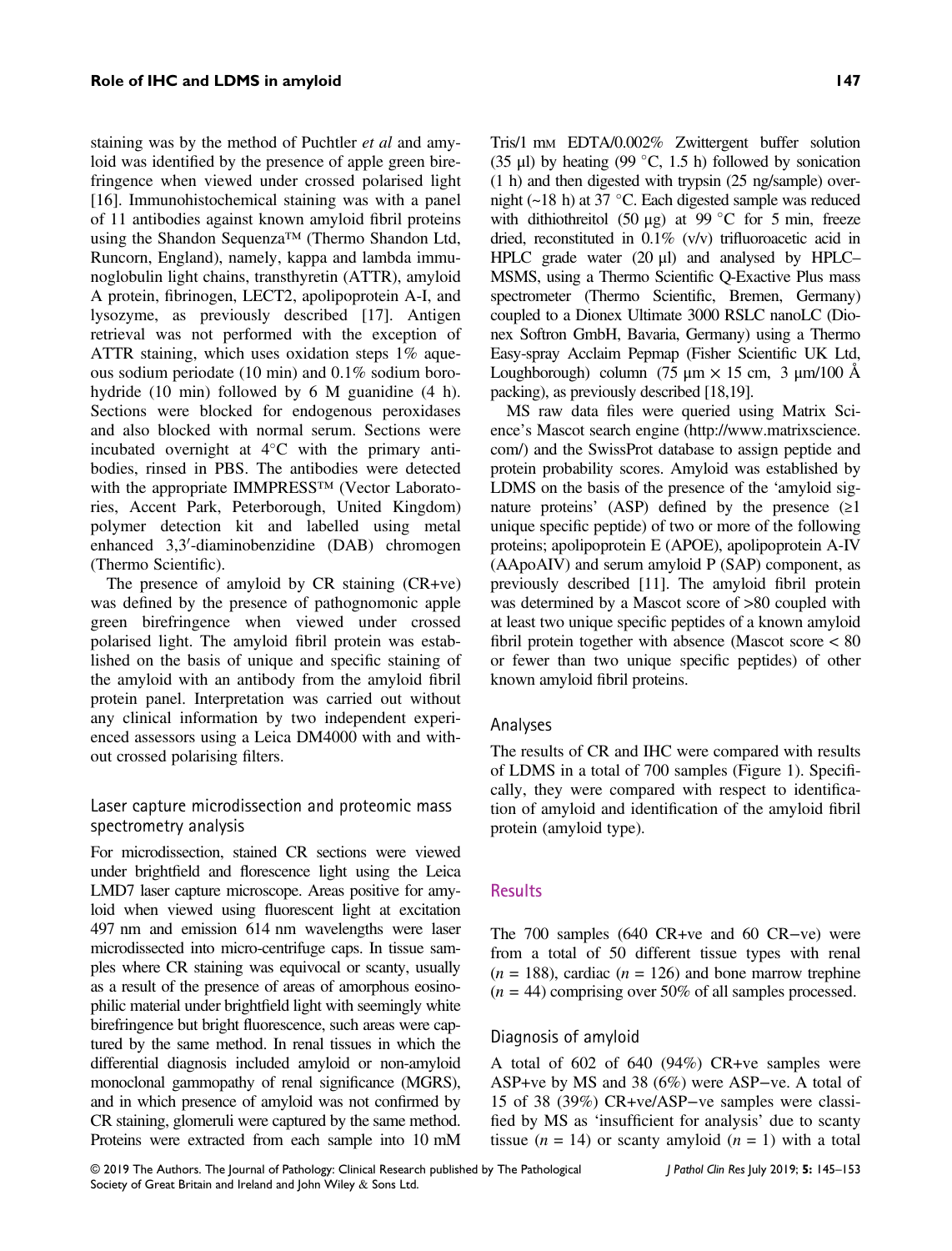

Figure 1. Flowchart of the results of 700 samples processed for CR with IHC and LDMS.

of <5 proteins identified within the sample. In the remaining 23/38 (61%) CR+ve/ASP−ve samples there was adequate tissue for analysis. The details of these 23 tissues samples (obtained from 20 patients) are listed in Table 1 which also includes the findings of a comprehensive clinical, biochemical and imaging review that was conducted in 15 of 20 individuals. In each of the 15 cases, an unequivocal diagnosis of amyloidosis was established on the basis of combined clinical, biochemical, echocardiographic, cardiac magnetic resonance (CMR) imaging, and scintigraphic analyses [20]. The final diagnosis was localised AL amyloidosis in four cases, ATTR amyloidosis in four cases, systemic AL amyloidosis in three cases, leukocyte chemotactic factor 2 (ALECT2) amyloidosis in two cases,

beta 2 microglobulin (β2M) amyloidosis in one case, and the final patient was a 59 year old male with carpal tunnel amyloid deposits in the absence of any critical amyloidotic organ involvement or dysfunction. The remaining 5 of 20 patients were not seen at our centre, and their biopsy sample had been sent to NAC solely for histological analysis.

A total of 49 of the 60 (82%) CR−ve samples were ASP−ve by MS and 11 of 60 (18%) were ASP+ve (Table 2). There were no CR−ve/ASP+ve cardiac, gastrointestinal, fat or bone marrow trephine biopsy samples (Table 3). However, there were seven renal biopsy specimens, all glomerular, from a total of 188 (4%) renal biopsies which were CR−ve/ASP+ve. In four of seven such cases, a diagnosis of fibrillary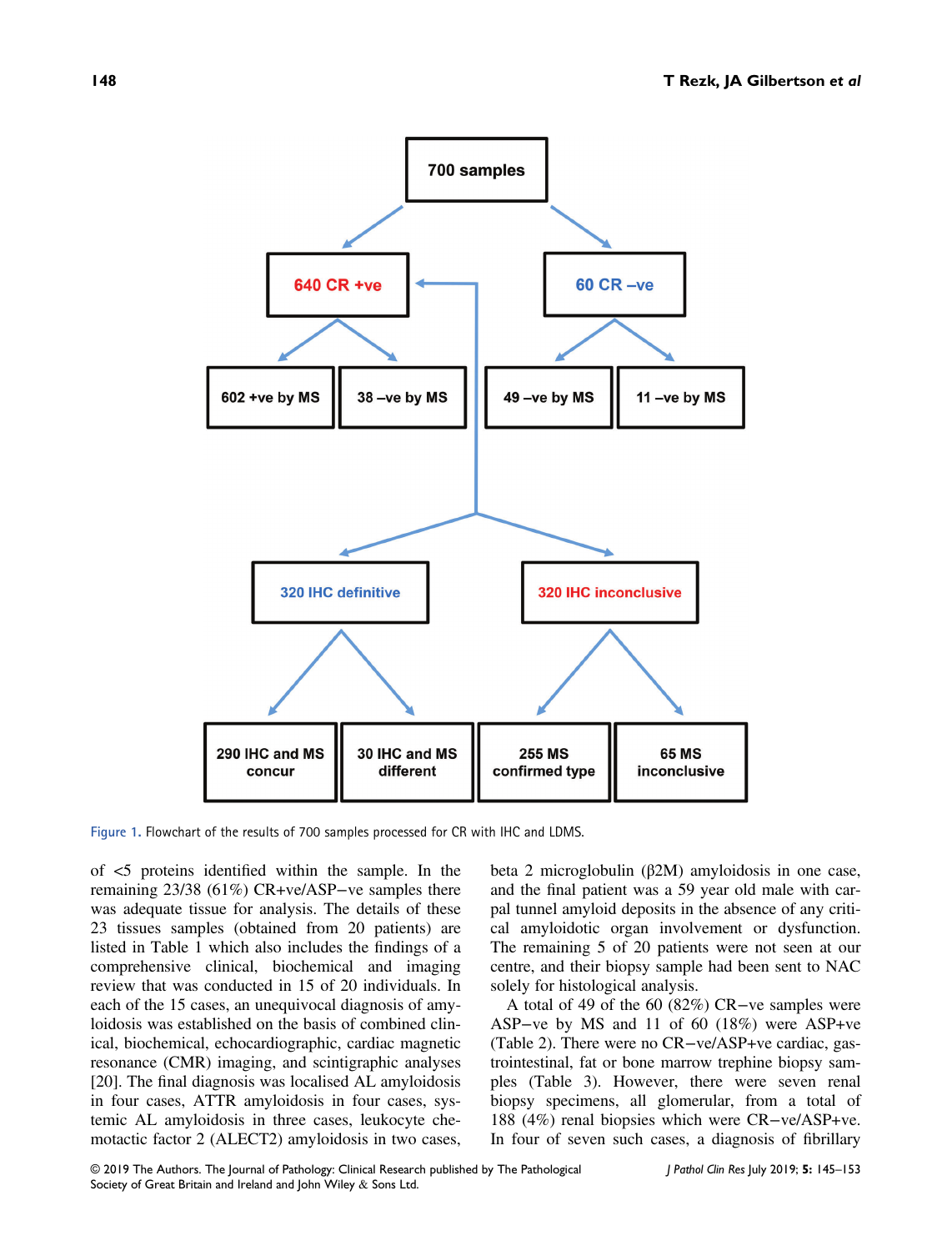#### Role of IHC and LDMS in amyloid 149

| Sample/            | Age  |                         | Clinical/histology | iavic 1. Sampics diagnostic of amyloid by Ch staming out with no amyloid by ivis (Ch+vc/ASr—vc) |                               |                                           | DPD scan         |
|--------------------|------|-------------------------|--------------------|-------------------------------------------------------------------------------------------------|-------------------------------|-------------------------------------------|------------------|
| patient no and sex |      | Tissue                  | review             | Final diagnosis*                                                                                | Organ involvement             | SAP scintigraphy                          | (Perugini grade) |
|                    |      |                         |                    |                                                                                                 |                               |                                           |                  |
| 1/1                | 62 F | Lymph node              | Clinical           | Localised AL amyloidosis No vital organ                                                         | involvement                   | No visceral amyloid                       | Not done         |
| 2/2                | 87 M | Fat aspirate            | Clinical           | ATTR amyloidosis                                                                                | Cardiac                       | No visceral amyloid                       | Grade 2          |
| 3/3                | 65 M | Prostate                | Clinical           | Localised AL amyloidosis No vital organ                                                         | involvement                   | No visceral amyloid                       | Not done         |
| 4/4                | 67 M | Renal                   | Clinical           | Systemic AL amyloidosis                                                                         | Renal                         | Isolated renal amyloid                    | Not done         |
| 5/5                | 84 M | Carpal tunnel           | Clinical           | $\beta$ 2M amyloidosis                                                                          | No vital organ<br>involvement | No visceral amyloid                       | Not done         |
| 6/6                | 68 F | Renal                   | Clinical           | ALECT2 amyloidosis                                                                              | Renal                         | Amyloid in spleen and Not done<br>kidneys |                  |
| 7/7                | 67 F | <b>BMT</b>              | Histology          | Uncertain                                                                                       | Not done                      | Not done                                  | Not done         |
| 8/8                | 55 M | Muscle                  | Histology          | Uncertain                                                                                       | Not done                      | Not done                                  | Not done         |
| 9/9                | 84 M | Cardiac                 | Clinical           | ATTR amyloidosis                                                                                | Cardiac                       | No visceral amyloid                       | Grade 2          |
| 10/10              | 68 M | Tonsil                  | Clinical           | Localised AL amyloidosis No vital organ                                                         | involvement                   | No visceral amyloid                       | Not done         |
| 11/11              | 82 M | Tongue                  | Clinical           | ATTR amyloidosis                                                                                | Cardiac                       | No visceral amyloid                       | Grade 2          |
| 12/12              | 54 M | <b>Brain</b>            | Histology          | Uncertain                                                                                       | Not done                      | Not done                                  | Not done         |
| 13/13              | 72 M | <b>BMT</b>              | Clinical           | Systemic AL amyloidosis                                                                         | Cardiac and soft<br>tissue    | No visceral amyloid                       | Not done         |
| 14/14              | 74 M | Renal (glomeruli)       | Clinical           | Renal amyloid -<br>uncertain type                                                               | Renal                         | Isolated renal amyloid                    | Not done         |
| 15/14              |      | Renal (medulla)         | As above           | As above                                                                                        | As above                      | As above                                  | As above         |
| 16/15              | 34 F | Mucosa                  | Histology          | Uncertain                                                                                       | Not done                      | Not done                                  | Not done         |
| 17/16              | 63 M | Skin                    | Clinical           | Localised AL amyloidosis No vital organ                                                         | involvement                   | No visceral amyloid                       | Not done         |
| 18/17              | 68 M | Renal<br>(interstitium) | Histology          | ALECT2 amyloidosis                                                                              | Not done                      | Not done                                  | Not done         |
| 19/18              | 59 M | Carpal tunnel           | Clinical           | Amyloid - uncertain<br>type                                                                     | No vital organ<br>involvement | No visceral amyloid                       | Grade 0          |
| 20/19              | 92 M | Prostate                | Clinical           | ATTR amyloidosis                                                                                | Cardiac                       | No visceral amyloid                       | Grade 2          |
| 21/19              |      | Fat aspirate            | As above           | As above                                                                                        | As above                      | As above                                  | As above         |
| 22/19              |      | Fat aspirate #2         | As above           | As above                                                                                        | As above                      | As above                                  | As above         |
| 23/20              | 61 F | <b>BMT</b>              | Clinical           | Systemic AL amyloidosis                                                                         | Cardiac and soft<br>tissue    | Amyloid in liver and<br>spleen            | Not done         |

Table 1. Samples diagnostic of amyloid by CR staining but with no amyloid by MS (CR+ve/ASP−ve)

DPD, 99mTc-3,3-diphosphono-1, 2-propanodicarboxylic acid.

\*The final diagnosis in patients who underwent clinical review was established on the basis of a comprehensive clinical assessment, biochemical investigations including serum and urine immunofixation, serum free light chains and cardiac biomarkers and specialist imaging including SAP scintigraphy, DPD scintigraphy, echocardiography and CMR imaging.

GN was established on the basis of the clinical and electron microscopy findings coupled with the presence of DNAJB9 protein by MS [14]. One of the remaining three patients with a CR−ve/ASP+ve glomerular sample was eventually diagnosed with fibronectin glomerulopathy, and the diagnosis in the remaining two cases was not established at the time of writing (Table 2).

## Typing of amyloid

Of the 320 samples in which the amyloid fibril protein was determined by IHC, the amyloid type by MS concurred in 290 of 320 (91%), whereas in 30 samples there was a discrepancy between the amyloid type identified by IHC and the MS results. This discrepancy was due to the absence of ASP (i.e. CR+ve/ASP−ve) by MS in 13 of 30 (43%) cases and, in the remaining 17 samples, the MS was either non-diagnostic of amyloid type  $(n = 10)$  or discordant  $(n = 7)$  (Table 4). Of those seven cases in which the amyloid fibril protein by IHC and MS were discordant, four were AL lambda sub-type by IHC but AL kappa sub-type by MS. Two of the four relevant patients had a circulating monoclonal protein, in both cases of lambda isotype. The amyloid fibril protein was discordant in a further three of seven samples; two were from the same patient (renal and testicular biopsy) in which IHC showed AA amyloid and MS showed AApoAI amyloid and in whom a novel APOA1 mutation was discovered, and the remaining sample was a bladder biopsy in which AL (lambda sub-type) amyloid was identified by IHC and MS revealed ATTR amyloid. This last patient did not undergo clinical evaluation at our centre.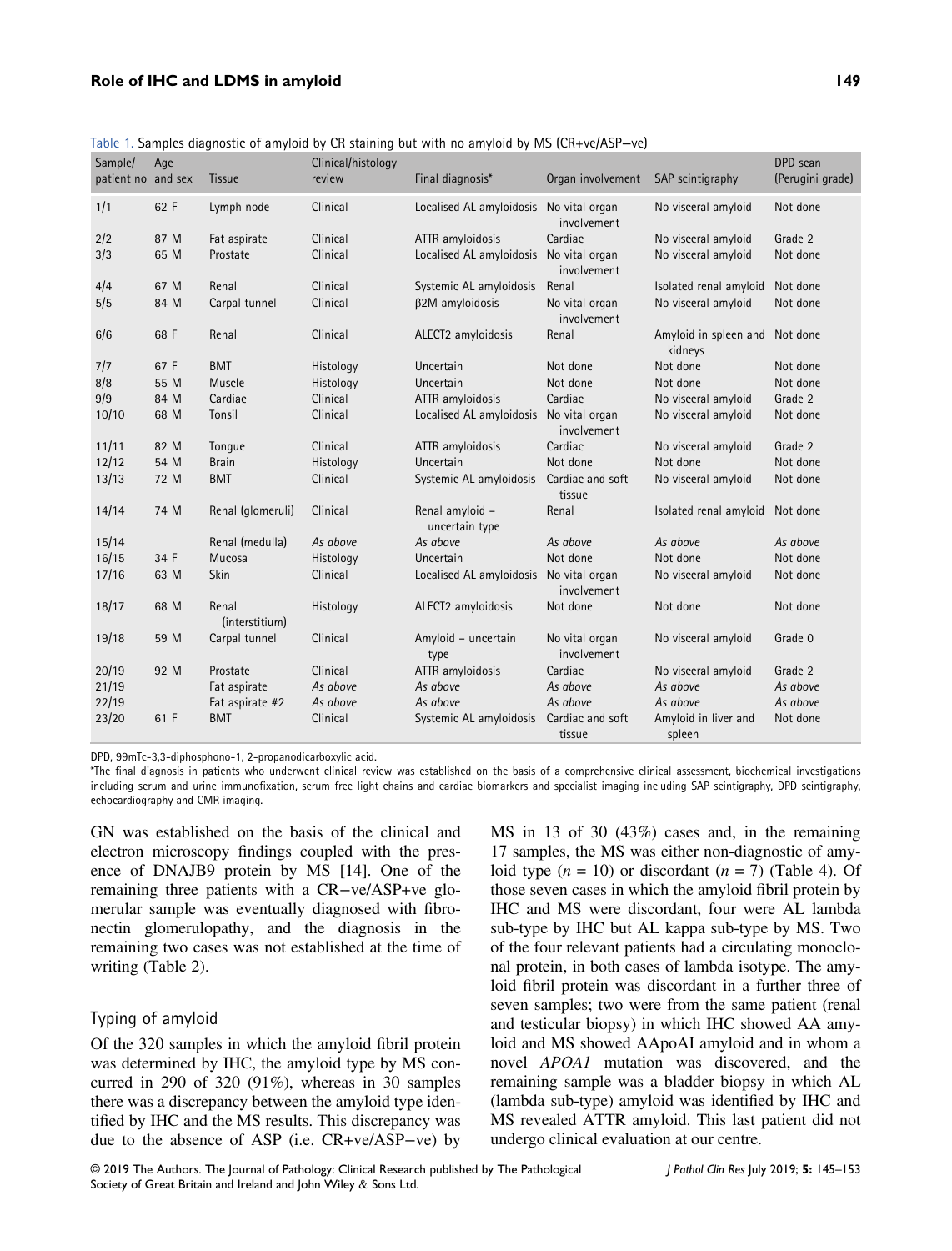| Sample/ | patient no Age and sex Tissue |                      | Clinical/histology review Final diagnosis* |                                     | Organ involvement                              | SAP scintigraphy              |
|---------|-------------------------------|----------------------|--------------------------------------------|-------------------------------------|------------------------------------------------|-------------------------------|
| 1/1     | 58 F                          | Soft tissue Clinical |                                            | Localised AL amyloidosis            | No vital organ involvement No visceral amyloid |                               |
| 2/2     | 52 M                          | Soft tissue Clinical |                                            | Systemic AA amyloidosis             | Renal                                          | Amyloid in spleen and kidneys |
| 3/3     | 72 F                          | <b>Skin</b>          | Clinical                                   | Systemic AL amyloidosis             | Cardiac and soft tissue                        | No visceral amyloid           |
| 4/4     | 66 M                          | Prostate             | Clinical                                   | Localised AL amyloidosis            | No vital organ involvement No visceral amyloid |                               |
| 5/5     | 66 F                          | Renal                | Histology                                  | Fibrillary GN                       | Not done                                       | Not done                      |
| 6/6     | 76 M                          | Renal                | Histology                                  | Fibronectin glomerulopathy Not done |                                                | Not done                      |
| 7/7     | 39 M                          | Renal                | Clinical                                   | Fibrillary GN                       | Renal                                          | No visceral amyloid           |
| 8/8     | 52 M                          | Renal                | Clinical                                   | Fibrillary GN                       | Renal                                          | No visceral amyloid           |
| 9/9     | 46 M                          | Renal                | Histology                                  | Uncertain                           | Not done                                       | Not done                      |
| 10/10   | 19 M                          | Renal                | Histology                                  | Uncertain                           | Not done                                       | Not done                      |
| 11/11   | 61 F                          | Renal                | Clinical                                   | Fibrillary GN                       | Renal                                          | No visceral amyloid           |

Table 2. Samples with no amyloid by CR staining but with the 'amyloid signature' by MS (CR−ve/ASP+ve)

\*The final diagnosis in patients who underwent clinical review was established on the basis of a comprehensive clinical assessment, biochemical investigations including serum and urine immunofixation, serum free light chains and cardiac biomarkers and specialist imaging including SAP scintigraphy, DPD scintigraphy, echocardiography, and CMR imaging.

Table 3. Comparison of CR histology and LDMS findings in commoner tissue types

| Tissue type             | Number of<br>samples $(n)$ | - 1<br><b>CR</b><br>$+ve(n)$ ve $(n)$ | $CR-$        | CR-ve/ASP<br>$+ve(n)$ | $CR+ve/ASP-ve$<br>$(n; \sqrt{90})^*$ | . .<br>Definitive typing of<br>amyloid by MS $(n; \%)^*$ | MS non-diagnostic of Inadequate sample<br>amyloid type $(n, \frac{0}{0})^*$ | $(n; \, \%)^*$ |
|-------------------------|----------------------------|---------------------------------------|--------------|-----------------------|--------------------------------------|----------------------------------------------------------|-----------------------------------------------------------------------------|----------------|
| Cardiac                 | 126                        | 117                                   | 9            | $\Omega$              | 7(6)                                 | 103(88)                                                  | 4(3)                                                                        | 3(3)           |
| Renal                   | 188                        | 170                                   | 18           |                       | 12(7)                                | 139 (82)                                                 | 18 (11)                                                                     | 1(1)           |
| Gastrointestinal        | 40                         | 40                                    | $\mathbf{0}$ | $\Omega$              | 0(0)                                 | 38 (95)                                                  | 2(5)                                                                        | 0(0)           |
| Fat aspirate            | 25                         | 23                                    | 2            | $\Omega$              | 4(17)                                | 18 (78)                                                  | 1(4)                                                                        | 0(0)           |
| Bone marrow<br>trephine | 44                         | 40                                    | 4            | $\mathbf{0}$          | 4(10)                                | 30(75)                                                   | 4(10)                                                                       | 2(5)           |

\*Percentages are calculated as the percentage of all CR+ve samples (rather than percentage of all CR+ve/ASP +ve samples).

Of the 320 CR+ve samples in which the amyloid type was not diagnosed by IHC, amyloid was identified and typed by MS in 255 (80%) cases but was not definitively typed in the remaining 65 cases. In the 255 samples which were inconclusive by IHC but definitely typed by MS, the latter correlated with extensive clinical assessment in 252 of 255 (99%) cases. In the remaining three cases, tissue was received for a histology review alone such that limited clinical details were available. MS established a diagnosis of; AL kappa in 135 cases, AL lambda in 55 cases, ATTR in 26 cases, fibrinogen  $\alpha$  chain (AFib) in eight cases, localised semenogelin amyloid deposits in six cases, immunoglobulin heavy chain in six cases, hereditary apolipoprotein AI (AApoAI) in six cases, apolipoprotein C2 (AApoC2) in four cases, AApoAIV in four cases, galectin 7 (cutaneous) amyloid deposits in three cases, insulin derived (AIns) amyloid deposits in one case and isolated atrial amyloidosis in the final case.

Of the 65 cases in which the amyloid type could not be determined by MS, 12 samples were 'insufficient for analysis' by MS, 25 samples were ASP−ve, and 7 contained no known amyloid fibril protein. Twentyone samples contained more than one known amyloid fibril protein each with a similar Mascot and specific peptide score including seven cases with both TTR

and a light chain (either kappa or lambda), and five cases with both kappa and lambda light chains.

## **Discussion**

CR staining and IHC remains the most commonly used method for the diagnosis and typing of amyloid worldwide, although some specialist centres have recently moved towards the use of LDMS alone [21]. Here we report for the first time a single centre direct comparison of the methods, supported where necessary by correlation with specialist clinical and imaging assessments, which highlights the advantages and limitations of each method and argues strongly in favour of their use as complementary techniques for diagnosis and typing of amyloid.

Our study showed a high concordance between CR staining and LDMS for the identification of amyloid with 94% of CR+ve samples showing amyloid by LDMS and 82% CR−ve samples not showing amyloid by LDMS. Nonetheless, LDMS in our hands failed to identify amyloid in a small proportion of cases, even when an adequate quantity of amyloidotic tissue was captured, and the reasons for this remain unclear. It is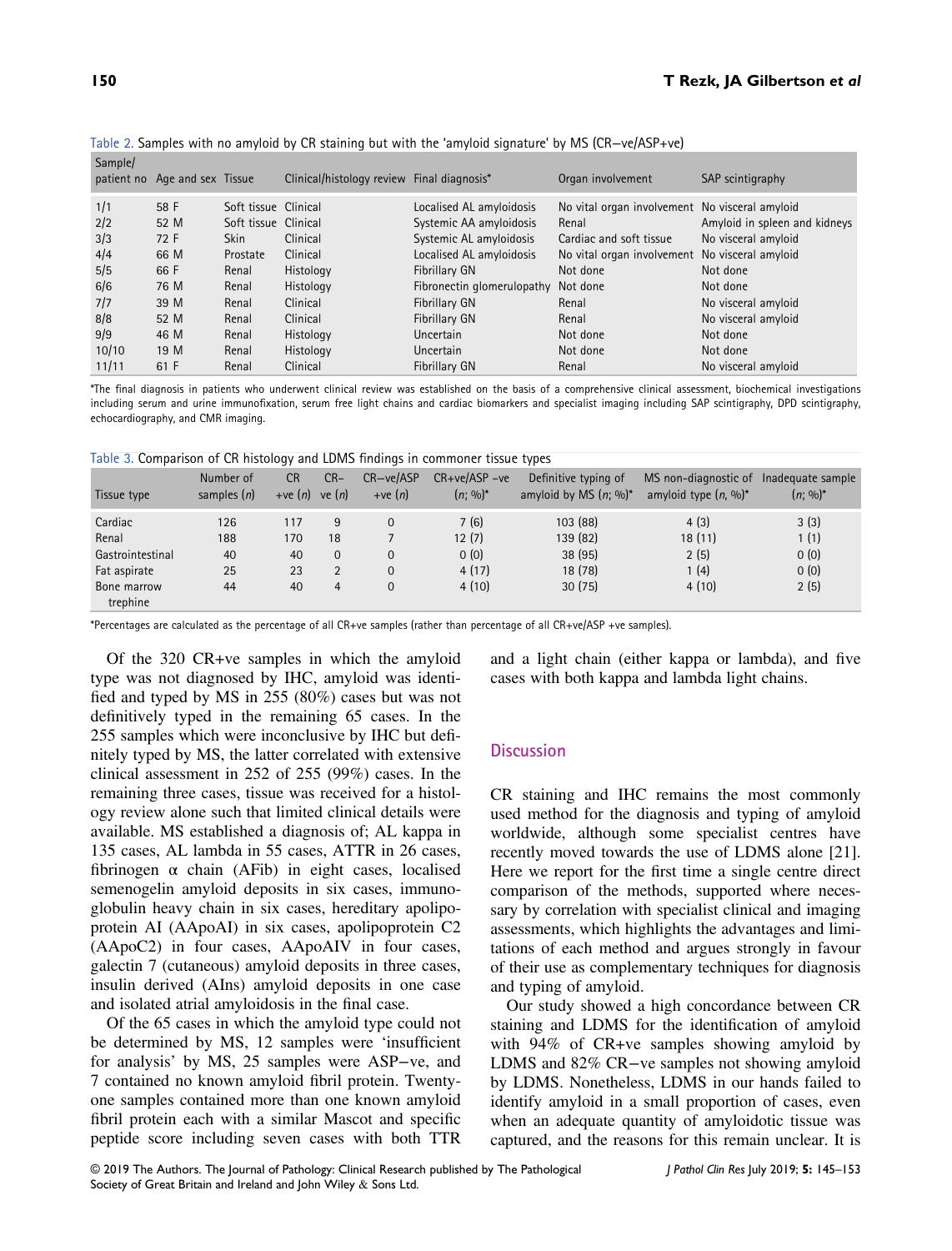#### Role of IHC and LDMS in amyloid 151

| Sample/<br>patient no Age/sex |      | Clinical/<br>histology<br>review | Tissue         | Final diagnosis*                      | Organ<br>involvement           | Systemic<br>clone $(n/\kappa/\lambda)$ | <b>IHC</b>     | <b>MS</b>     | SAP<br>scintigraphy                               |
|-------------------------------|------|----------------------------------|----------------|---------------------------------------|--------------------------------|----------------------------------------|----------------|---------------|---------------------------------------------------|
| 1/1                           | 78 M | Clinical                         |                | Laryngeal Localised AL<br>amyloidosis | No vital organ<br>involvement  | <b>No</b>                              | AL $(\lambda)$ | AL $(\kappa)$ | No visceral amyloid                               |
| 2/2                           | 65 F | Clinical                         | Lymph<br>node  | Localised AL<br>amyloidosis           | No vital organ<br>involvement  | Lambda                                 | AL $(\lambda)$ | AL $(\kappa)$ | No visceral amyloid                               |
| 3/3                           | 84 F | Clinical                         | Renal          | Systemic AL<br>amyloidosis            | Renal                          | Lambda                                 | AL $(\lambda)$ |               | Uncertain Isolated renal amyloid                  |
| 4/4                           | 83 M | Histology                        | Cardiac        | ATTR amyloidosis                      | Cardiac                        | Not known                              | <b>ATTR</b>    |               | Uncertain Not done                                |
| 5/5                           | 25 F | Clinical                         |                | Laryngeal Localised AL<br>amyloidosis | No vital organ<br>involvement  | No                                     | AL $(\lambda)$ |               | Uncertain No visceral amyloid                     |
| 6/6                           | 58 M | Histology                        | Renal          | Amyloid -<br>uncertain type           | Renal                          | Not known                              | AL $(\lambda)$ |               | Uncertain Not done                                |
| 7/7                           | 64 F | Clinical                         | <b>Breast</b>  | Localised AL<br>amyloidosis           | No vital organ<br>involvement  | <b>No</b>                              | AL $(\lambda)$ | AL $(\kappa)$ | No visceral amyloid                               |
| 8/8                           | 79 M | Clinical                         | Renal          | Systemic AL<br>amyloidosis            | Renal and Liver                | Lambda                                 | AL $(\lambda)$ |               | Uncertain Amyloid in liver and<br>kidneys         |
| 9/9                           | 78 M | Clinical                         | Cardiac        | ATTR amyloidosis                      | Cardiac                        | Kappa                                  | <b>ATTR</b>    |               | Uncertain No visceral amyloid                     |
| 10/10                         | 66 M | Clinical                         | Cardiac        | Systemic AL<br>amyloidosis            | Renal and<br>autonomic nerve   | Lambda                                 | AL $(\lambda)$ |               | Uncertain Amyloid in liver, spleen<br>and kidneys |
| 11/11                         | 77 M | Histology                        | Bladder        | Amyloid -<br>uncertain type           | Bladder                        | Not known                              | AL $(\lambda)$ | <b>TTR</b>    | Not done                                          |
| 12/12                         | 67 F | Clinical                         | Lymph<br>node  | Insulin amyloid                       | No vital organ<br>involvement  | <b>No</b>                              | Alns           |               | Uncertain No visceral amyloid                     |
| 13/13                         | 46 M | Histology                        | <b>Testes</b>  | Amyloid -<br>uncertain type           | Renal and testicular Not known |                                        | AA             | AApoAl        | Not done                                          |
| 14/13                         |      | As above                         | Renal          | As above                              | As above                       | As above                               | AA             | AApoAl        | As above                                          |
| 15/14                         | 74 M | Clinical                         | Renal          | Systemic AL<br>amyloidosis            | Renal                          | Lambda                                 | AL $(\lambda)$ | $AL(\kappa)$  | Amyloid in spleen and<br>kidneys                  |
| 16/15                         | 82 F | Histology                        | Soft<br>tissue | Insulin amyloid                       | Soft tissue                    | Not known                              | Alns           |               | Uncertain Not done                                |
| 17/16                         | 47 F | Clinical                         |                | Laryngeal Localised AL<br>amyloidosis | No vital organ<br>involvement  | No                                     | AL $(\lambda)$ |               | Uncertain No visceral amyloid                     |

Table 4. Samples in which MS was either non-diagnostic of amyloid type (n = 10) or discordant (n = 7) with the results of IHC

\*The final diagnosis in patients who underwent clinical review was established on the basis of a comprehensive clinical assessment, biochemical investigations including serum and urine immunofixation, serum free light chains and cardiac biomarkers and specialist imaging including SAP scintigraphy, DPD scintigraphy, echocardiography and CMR imaging.

also worth highlighting that 7 of 11 CR−ve/ASP+ve cases were glomerular and that the final diagnosis in 5 of these 7 glomerular samples was either fibrillary GN or fibronectin glomerulopathy. In 2015 the Mayo group reported LDMS in a small cohort of MGRS cases which included seven cases of renal amyloidosis and eight cases of fibrillary GN. LDMS revealed the presence of two or more ASP (SAP and APOE) in all amyloidotic samples and the presence of only APOE in fibrillary GN [22]. However, here we show that fibrillary GN and other very rare MGRS lesions can occasionally cause 'false positives' for amyloid by LDMS. In the case of fibrillary GN, however, the presence of glomerular DNAJB9 by MS should alert one to this potential risk [14]. Importantly, there were no CR−ve/ASP+ve cardiac, gastrointestinal, fat or bone marrow trephine samples such that the finding of ASP in the absence of CR staining in these tissues should be considered definitively diagnostic of amyloid.

With respect to typing of amyloid, MS was superior to IHC. The amyloid type was established by MS in 255 (80%) of the 320 cases that were not typed by IHC and in a total of 545 of 640 (85%) CR+ve samples. A sub-analysis according to tissue type showed that the amyloid type was definitively determined by MS in 95% of gastrointestinal, 88% of endomyocardial, 82% of renal, 78% of fat, and 75% of bone marrow trephine CR+ve samples (Table 3). However, despite a very high concordance between the amyloid type established by MS and that established by IHC, there were occasional discordant results ( $n = 7$ ; 2%) of which a proportion appeared to be more consistent with the IHC finding than that by MS, based on clinical and biochemical parameters. In addition, a number of CR+ve samples that were definitively typed by IHC did not contain ASP and the amyloid type could not therefore be determined by MS. Furthermore, a small number of cases were not typed by MS due to the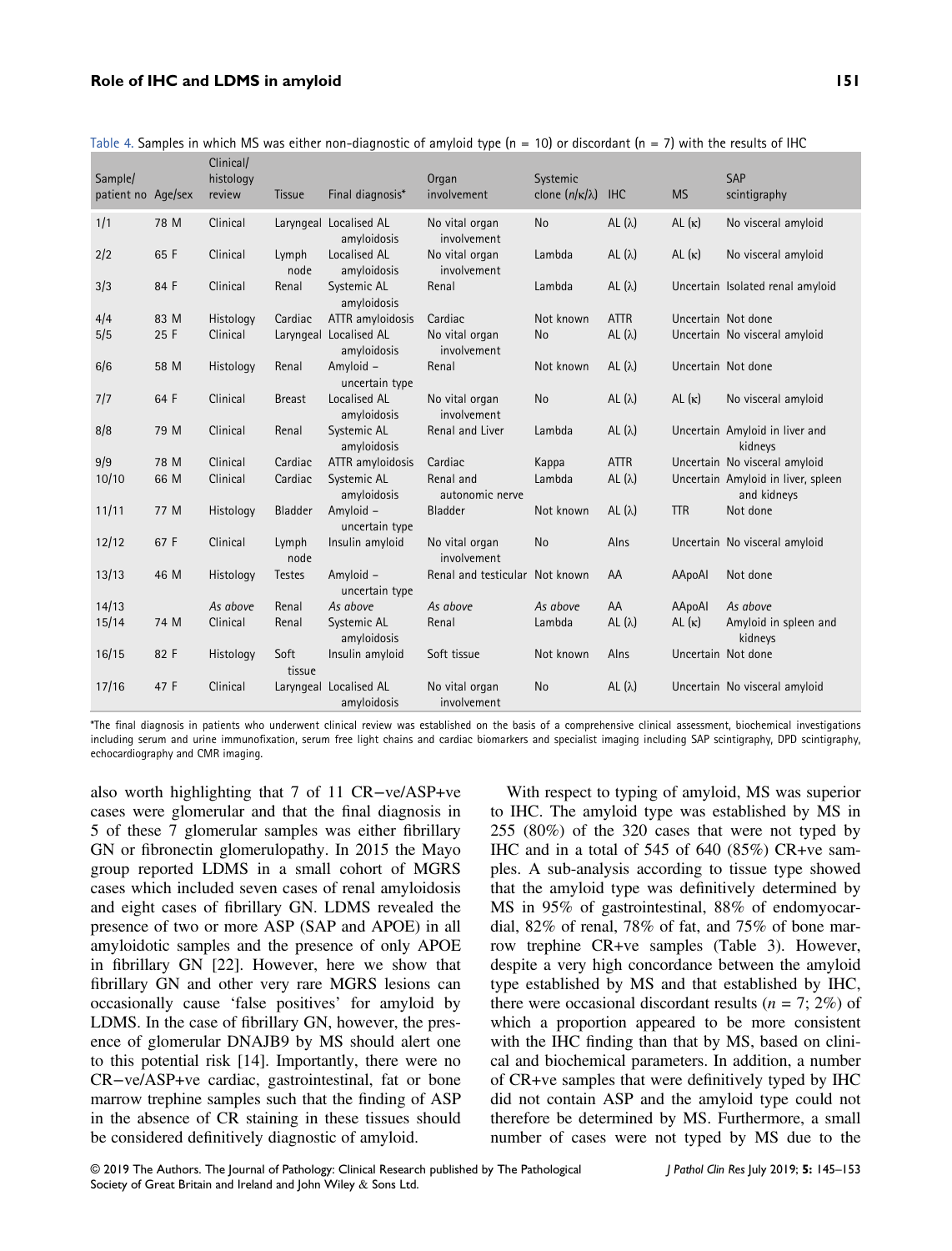presence of more than one amyloid fibril protein, each with a similar Mascot and specific peptide score [23]. It is noteworthy that these cases frequently contained a combination of immunoglobulins and ATTR, both of which are abundant plasma proteins and may therefore

control. Whilst LDMS may successfully determine the amyloid fibril protein from tiny quantities of amyloidotic tissue, there are important factors to consider as to whether a sample is sufficient for analysis, including the distribution of amyloid deposits within the specimen. The challenges of dissecting 'chicken-wire' type amyloid deposits has been noted previously [24] and may result in abundance of other proteins within the microdissected sample. In addition, the limitations of amyloid typing by MS on fat samples containing 'scanty' amyloid deposits have previously been highlighted [25]. Further work is needed to avoid the small proportion of samples that cannot be typed by MS. To this end, recent work from our centre has looked at the role of tissue decellularisation in samples in which more than one potentially amyloidogenic protein is identified. In a small case series, pre-treatment of tissue with decellularisation enhanced the specificity of the identification of the correct amyloid fibril protein in samples in which more than one protein was detected [23].

be related to fixation and processing factors over which specialist referral centres, such as ours, have no

In 2015, we undertook a smaller collaborative study of a similar nature in which 142 biopsy samples were stained with CR and IHC at the NAC and processed for LDMS at the Mayo Clinic, USA. The results of this earlier study were remarkably similar to our findings here; there was a very high degree of concordance between the two techniques and LDMS enabled typing of amyloid in 74% of 34 cases that could not be typed by IHC compared to 80% here. Furthermore, the reasons for the failure of MS to determine the amyloid type in the earlier study were listed as insufficient amyloid, insufficient tissue and technical failure [26], almost identical to our findings here.

Our study's main limitation is that it is a retrospective analysis of biopsies from a single centre. There is, by definition, a selection bias based on the fact that all patients have been suspected of having amyloidosis or MGRS by the referring histopathologist or clinician in order to reach us in the first place. Second, due to the fact that fixation and processing of tissue occurred in the local referring centre, this was not controlled for and may have contributed to some of the failures of both IHC and LDMS [19]; as a consequence, however, our study does reflect 'real-world' clinical practice.

In conclusion we show here that the presence of ASP on MS is a sensitive and specific method for the identification of amyloid deposits but highlight the fact that, particularly in glomerular samples from patients with other deposition diseases such as fibrillary GN, the presence of ASP may not be due to amyloid. The addition of LDMS to CR histology and IHC markedly increased the proportion of amyloidotic samples in which the amyloid type was definitively determined to between 74 and 95%, depending on the biopsy tissue. Nonetheless, challenges remain; namely the occasional detection of more than one potential amyloid fibril protein by LDMS and the laser capture and identification of scanty material. Whilst LDMS remains a powerful tool for the diagnosis and typing of amyloid, our experience suggests that it should be used in conjunction with comprehensive clinical and histological assessment to ensure optimal patient care.

# Acknowledgements

We thank our many physician colleagues for referring and caring for the patients. Core support for the National Amyloidosis Centre and Wolfson Drug Discovery Unit is provided by NHS England, the UK National Institute for Health Research Biomedical Research Centre Biomedical Research Centre and Unit Funding Scheme via the UCLH/UCL Biomedical Research Centre. Funding for the proteomics platform was provided by the Wolfson Foundation and the Amyloidosis Research Fund.

## Author contributions statement

JDG, JAG, and TR were responsible for conceiving the study, interpreting the results and drafting the manuscript. DR, NR, PPM, TR, DC, HJL, ADW, PB, PNH, VB, and GWT were responsible for data collection and interpretation of results.

## References

- 1. Lachmann HJ, Hawkins PN. Systemic amyloidosis. Curr Opin Pharmacol 2006; 6: 214–220.
- 2. Merlini G. Systemic amyloidosis: are we moving ahead? Neth J Med 2004; 62: 104–105.
- 3. Pepys MB. Amyloidosis. In: Samter's Immunologic Diseases (5th edn), Frank MM, Austen KF, Claman HN, et al. (Eds). Little, Brown and Company: Boston, 1994; 637–655.